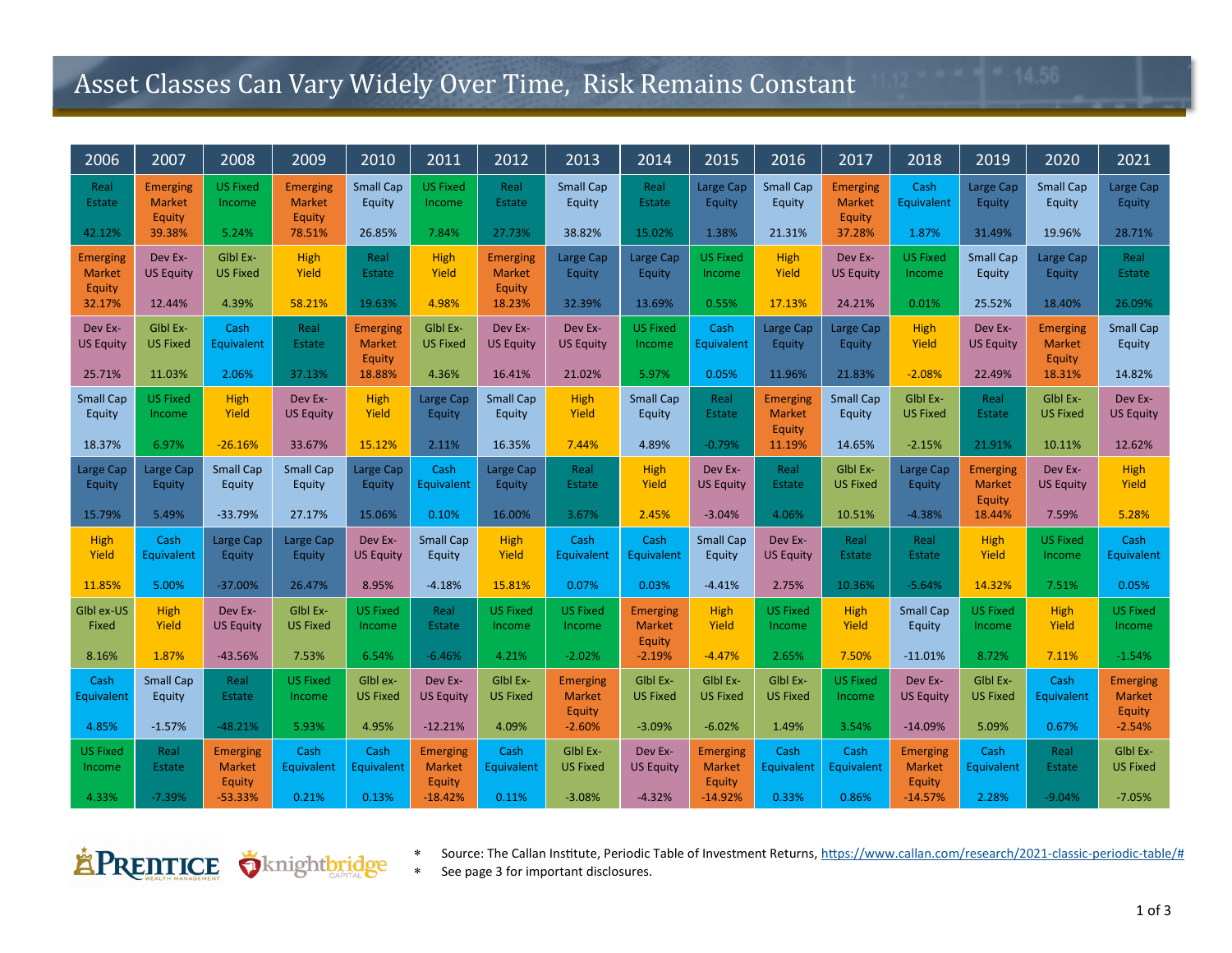## *Asset Allocation Diversification*

| <b>EQUITY KEY</b>           | 2006         | 2007         | 2008                 | 2009                | 2010                  | 2011                    | 2012                  | 2013                   | 2014                   | 2015                    | 2016                | 2017                  | 2018                    | 2019                  | 2020                   | 2021            |
|-----------------------------|--------------|--------------|----------------------|---------------------|-----------------------|-------------------------|-----------------------|------------------------|------------------------|-------------------------|---------------------|-----------------------|-------------------------|-----------------------|------------------------|-----------------|
| <b>EMERGING MARKETS</b>     | <b>IYR</b>   | <b>EEM</b>   | <b>AGG</b>           | <b>EEM</b>          | <b>IJK</b>            | <b>TIP</b>              | <b>EEM</b>            | <b>UT</b>              | <b>IYR</b>             | <b>IVW</b>              | <b>IJS</b>          | EEM                   | <b>10 YR</b>            | <b>IVE</b>            | <b>IVW</b>             | <b>IYR</b>      |
| <b>INTERNATIONAL EQUITY</b> | 34.92%       | 33.31%       | 7.90%                | 68.93%              | 30.43%                | 13.28%                  | 19.10%                | 42.26%                 | 26.69%                 | 5.37%                   | 31.25%              | 37.28%                | 2.91%                   | 31.63%                | 33.19%                 | 38.72%          |
| <b>LARGE CAP</b>            | <b>EEM</b>   | <b>IJK</b>   | <b>10 YR</b>         | <b>IJK</b>          | <b>UT</b>             | <b>AGG</b>              | <b>EFA</b>            | <b>UR</b>              | <b>IVW</b>             | <b>UT</b>               | <b>IJR</b>          | <b>IVV</b>            | <b>AGG</b>              | <b>IVV</b>            | <b>IJK</b>             | <b>IVW</b>      |
|                             | 31.19%       | 12.89%       | 3.66%                | 41.12%              | 28.24%                | 7.69%                   | 18.82%                | 41.32%                 | 14.64%                 | 2.70%                   | 26.61%              | 21.76%                | 0.10%                   | 31.25%                | 22.44.%                | 31.80%          |
| <b>LARGE CAP GROWTH</b>     | <b>EFA</b>   | <b>EFA</b>   | <b>TIP</b>           | <b>IWR</b>          | <b>IJR</b>            | <b>IYR</b>              | IJS.                  | IJS                    | <b>IVV</b>             | <b>10 YR</b>            | IJ                  | <b>IVW</b>            | <b>IVW</b>              | <b>IVW</b>            | IJT                    | IJS.            |
|                             | 25.81%       | 11.92%       | $-0.54%$             | 40.65%              | 26.60%                | 5.52%                   | 18.24%                | 39.34%                 | 13.56%                 | 2.14%                   | 26.18%              | 27.22%                | $-0.19%$                | 30.77%                | 19.22%                 | 30.53%          |
| LARGE CAP VALUE             | <b>IVE</b>   | <b>TIP</b>   | <b>JNK</b>           | <b>JNK</b>          | <b>IYR</b>            | <b>JNK</b>              | IJ                    | <b>IWR</b>             | <b>IWR</b>             | IJK                     | <b>UT</b>           | <b>EFA</b>            | <b>TIP</b>              | <b>IWR</b>            | <b>IVV</b>             | IJJ             |
| MID CAP                     | 20.44%       | 11.92%       | $-24.73%$            | 37.55%              | 26.58%                | 5.12.%                  | 18.29%                | 34.53%                 | 13.05%                 | 1.91%                   | 22.07%              | 25.10%                | $-1.42%$                | 30.23%                | 18.40%                 | 30.45%          |
| <b>MID CAP GROWTH</b>       | <b>IJS</b>   | <b>IVW</b>   | <b>IJS</b>           | IJ                  | <b>IWR</b>            | <b>IVW</b>              | <b>IYR</b>            | JJ                     | <b>IVE</b>             | <b>IYR</b>              | <b>IVE</b>          | <b>IJK</b>            | <b>JNK</b>              | <b>IYR</b>            | <b>EEM</b>             | <b>IVV</b>      |
|                             | 19.07%       | 8.84%        | $-28.91%$            | 34.25%              | 25.36%                | 4.41%                   | 18.21%                | 34.02                  | 12.17%                 | 1.63%                   | 17.31%              | 19.64%                | $-3.27%$                | 28.19%                | 17.03%                 | 28.76%          |
| <b>MID CAP VALUE</b>        | <b>IVV</b>   | <b>AGG</b>   | <b>UR</b>            | <b>IVW</b>          | <b>IJS</b>            | <b>UT</b>               | <b>IVE</b>            | <b>IJK</b>             | IJ                     | <b>IVV</b>              | <b>IJK</b>          | <b>IWR</b>            | <b>IYR</b>              | <b>IJK</b>            | <b>IWR</b>             | <b>IJR</b>      |
|                             | 15.95%       | 6.59%        | $-31.47%$            | 31.14%              | 24.69%                | 3.26%                   | 17.56%                | 32.56%                 | 11.85%                 | 1.30%                   | 14.57%              | 18.26%                | $-4.30%$                | 25.96%                | 16.92%                 | 26.60%          |
| REAL ESTATE INV TRUST       | <b>IWR</b>   | <b>UT</b>    | <b>UT</b>            | <b>IYR</b>          | JJ                    | <b>10 YR</b>            | <b>IWR</b>            | <b>IVW</b>             | <b>IJS</b>             | <b>AGG</b>              | <b>JNK</b>          | <b>IVE</b>            | <b>UT</b>               | JJ                    | <b>IJR</b>             | <b>IVE</b>      |
| <b>SMALL CAP</b>            | 15.13%       | 5.66%        | $-33.38%$            | 30.46%              | 22.57%                | 2.78%                   | 17.08%                | 32.50%                 | 7.56%                  | 0.48%                   | 14.43%              | 15.25%                | $-4.39%$                | 25.67%                | 11.28%                 | 24.72%          |
| SMALL CAP GROWTH            | <b>UR</b>    | <b>IVV</b>   | <b>IVW</b>           | UT.                 | <b>EEM</b>            | <b>IVV</b>              | <b>IJK</b>            | <b>IVV</b>             | <b>IJK</b>             | <b>EFA</b>              | <b>IWR</b>          | <b>UT</b>             | <b>IVV</b>              | <b>IJS</b>            | <b>TIP</b>             | <b>IWR</b>      |
|                             | 14.94%       | 5.32%        | $-34.79%$            | 28.79%              | 16.51%                | 1.86%                   | 17.05%                | 32.30%                 | 7.31%                  | $-1.00%$                | 13.69%              | 14.47%                | $-4.47%$                | 24.12%                | 10.84%                 | 22.44.%         |
| SMALL CAP VALUE             | JJ           | <b>IWR</b>   | IJ                   | <b>EFA</b>          | <b>IVV</b>            | IJR.                    | $I$ J $R$             | <b>IVE</b>             | <b>AGG</b>             | <b>TIP</b>              | <b>IVV</b>          | <b>UR</b>             | I                       | <b>UR</b>             | <b>EFA</b>             | <b>UT</b>       |
|                             | 14.74%       | 5.10%        | $-35.10%$            | 26.95%              | 15.09%                | 0.79%                   | 16.29%                | 31.61%                 | 6.00%                  | $-1.75%$                | 12.16%              | 13.15%                | $-8.49%$                | 22.82%                | 7.59%                  | 22.37%          |
| <b>FIXED INCOME KEY</b>     | <b>IVW</b>   | <b>10 YR</b> | <b>IVV</b>           | <b>IVV</b>          | <b>IVE</b>            | <b>IVE</b>              | <b>IVV</b>            | EFA                    | <b>UR</b>              | <b>IJR</b>              | <b>EEM</b>          | JJ                    | <b>IWR</b>              | <b>EFA</b>            | <b>AGG</b>             | IJK             |
|                             | 10.62%       | 4.63%        | $-36.93%$            | 26.42%              | 14.94%                | $-0.71%$                | 16.06%                | 21.39%                 | 5.85%                  | $-2.07%$                | 10.87%              | 12.05%                | $-9.08%$                | 22.03%                | 7.48%                  | 18.68%          |
| <b>HIGH YIELD</b>           | <b>UT</b>    | JJ           | <b>IJK</b>           | I                   | <b>IVW</b>            | <b>IJS</b>              | <b>UT</b>             | <b>JNK</b>             | UT.                    | <b>IWR</b>              | <b>IYR</b>          | <b>IJS</b>            | <b>IVE</b>              | <b>UT</b>             | <b>JNK</b>             | <b>EFA</b>      |
| 10 YEAR                     | 10.55%       | 1.88%        | $-37.61%$            | 25.80%              | 14.92%                | $-1.65%$                | 14.47%                | 5.86%                  | 4.01%                  | $-2.62%$                | 7.03%               | 11.35%                | $-9.19%$                | 20.99%                | 4.95%                  | 11.68%          |
| <b>BOND</b>                 | <b>10 YR</b> | <b>IVE</b>   | <b>IVE</b>           | <b>IJS</b>          | <b>JNK</b>            | <b>IJK</b>              | <b>IVW</b>            | <b>10 YR</b>           | <b>TIP</b>             | <b>IVE</b>              | <b>IVW</b>          | <b>IYR</b>            | <b>IJK</b>              | <b>EEM</b>            | JJ                     | <b>TIP</b>      |
|                             | 10.55%       | 1.64%        | -38.94%              | 21.53%              | 14.20%                | $-1.34%$                | 14.38%                | 2.35%                  | 3.59%                  | $-3.29%$                | 6.82%               | 9.34%                 | $-10.52%$               | 18.20%                | 3.53%                  | 5.67%           |
| <b>INFLATION</b>            | <b>IJK</b>   | <b>IJR</b>   | <b>IYR</b>           | <b>IVE</b>          | <b>EFA</b>            | <b>IWR</b>              | <b>JNK</b>            | <b>IYR</b>             | <b>10 YR</b>           | JJ                      | <b>TIP</b>          | <b>JNK</b>            | $\mathbf{H}$            | <b>JNK</b>            | <b>IJS</b>             | <b>JNK</b>      |
|                             | 6.02%        | $0 - 40%$    | -39.88%              | 20.88%              | 8.15%                 | $-1.77%$                | 13.46%                | 1.16%                  | 2.54%                  | $-6.71%$                | 4.68%               | 6.48%                 | $-12.04%$               | 14.88%                | 2.63%                  | 3.99%           |
|                             | <b>AGG</b>   | <b>IJS</b>   | <b>EFA</b>           | <b>TIP</b>          | <b>AGG</b>            | Ш                       | TIP.                  | <b>AGG</b>             | <b>JNK</b>             | <b>JNK</b>              | <b>AGG</b>          | <b>AGG</b>            | <b>IJS</b>              | <b>AGG</b>            | <b>IVE</b>             | <b>10 YR</b>    |
|                             | 3.90%        | $-5.56%$     | $-41.04%$            | 8.94%               | 6.37%                 | $-2.68%$                | 6.39%                 | $-1.97%$               | 0.77%                  | $-6.77%$                | 2.41%               | 3.55%                 | $-12.84%$               | 8.46%                 | 1.21%                  | 1.52%           |
|                             | <b>TIP</b>   | <b>IYR</b>   | <b>IWR</b>           | <b>10 YR</b>        | <b>TIP</b>            | <b>EFA</b>              | <b>AGG</b>            | <b>EEM</b>             | <b>EEM</b>             | <b>IJS</b>              | <b>10 YR</b>        | <b>TIP</b>            | <b>EFA</b>              | <b>TIP</b>            | <b>10 YR</b>           | <b>AGG</b>      |
|                             | 0.27%        | $-18.12%$    | $-41.37%$            | 3.26%               | 6.14%                 | $-2.25%$                | 3.76%                 | $-3.70%$               | $-3.92%$               | $-6.90%$                | 1.84%               | 2.92%                 | $-13.81%$               | 8.35%                 | 0.89%                  | $-1.77%$        |
|                             |              |              | <b>EEM</b><br>48.88% | <b>AGG</b><br>2.98% | <b>10 YR</b><br>3.22% | <b>EEM</b><br>$-18.82%$ | <b>10 YR</b><br>1.80% | <b>TIP</b><br>$-8.49%$ | <b>EFA</b><br>$-6.20%$ | <b>EEM</b><br>$-16.18%$ | <b>EFA</b><br>1.37% | <b>10 YR</b><br>2.33% | <b>EEM</b><br>$-15.31%$ | <b>10 YR</b><br>2.14% | <b>IYR</b><br>$-5.27%$ | EEM<br>$-3.62%$ |